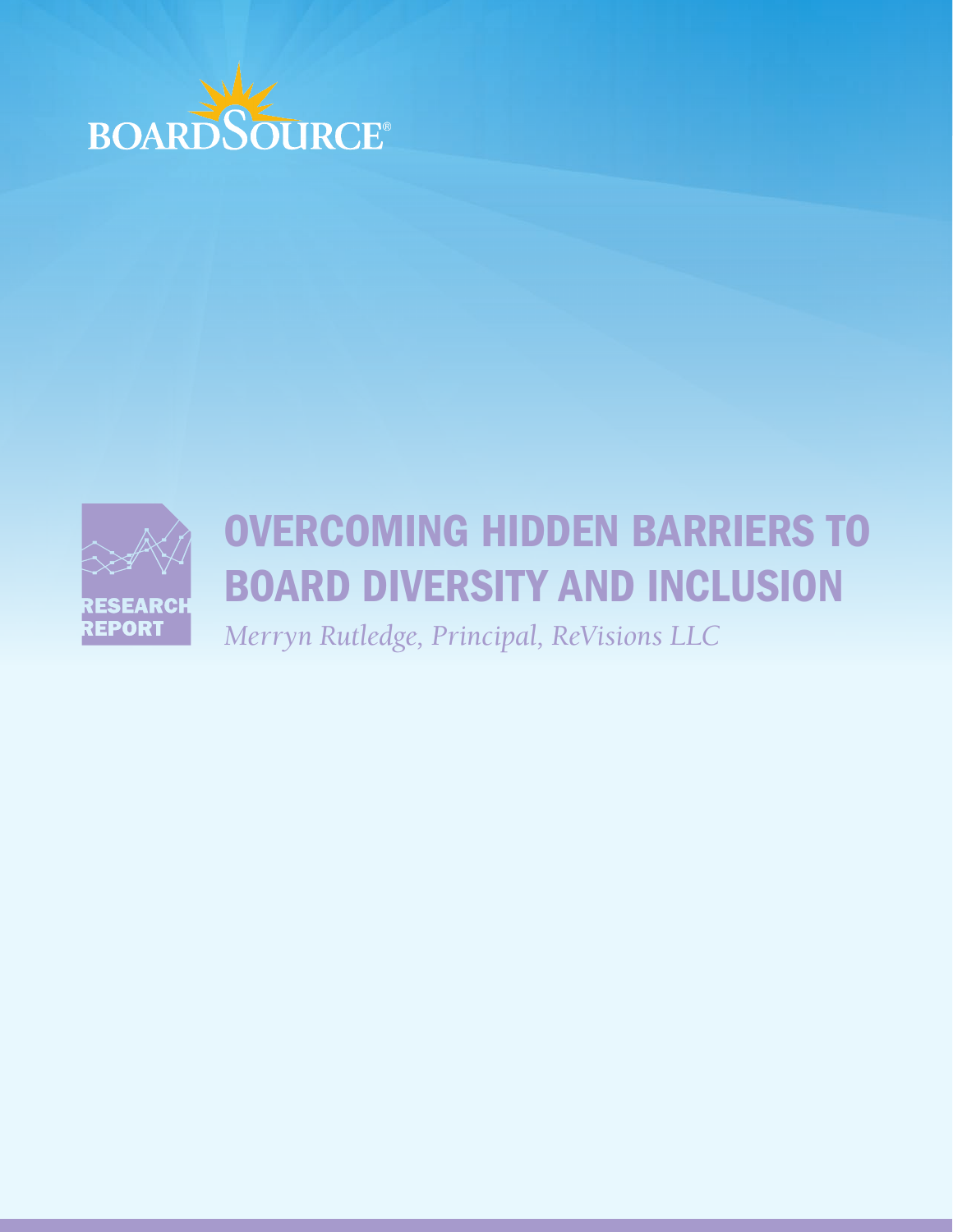

## Abstract

After demonstrating that governance experts have been inexact in their use of the terms"diversity" and "inclusion," the author uses case studies to illustrate how lack of clarity aboutthese foundational concepts contributes to exclusionary practices of some nonprofit and publicsector boards. After noting that the influence of power is not being discussed in the literature onnonprofit boards and commissions, the author argues that the influence of power needs to beunearthed in order for boards to challenge power dynamics that contribute to exclusion. Clarityabout diversity and inclusion, together with skill in seeing and discussing the dynamics of power,will, the author suggests, unlock possibilities for change that will equip boards to realize theiraspirations to embrace diversity and grow more inclusive.

#### Board Diversity and Inclusion: a Promise Unfulfilled

The potential benefits of nonprofit board diversity and inclusion have been extensively discussed. At its best, a more diverse and inclusive board sees new perspectives, makes better decisions, creates and maintains programs that respond to the community, better aligns fund requests and grant awards, taps new financial resources, and models equity as part of mission achievement (Bryson, 2004; Gardyn, 2003; Ramos, Walker, & Kasper, 2004; Temkin, 2009). At the same time, board governance experts and researchers have often acknowledged that for many boards, the promise offered by board diversity and inclusion remains unfulfilled (Bryson, 2004; Manzoni, Strebel, & Barsoux, 2010; Temkin, 2009). In this article I discuss hidden barriers to achieving this promise. I then suggest knowledge, skills, and questions boards can use to find strategies that promote greater diversity and inclusion.

Using case studies, I illustrate how a board and a public commission, each with good intentions, make a series of errors that lead to exclusion and inequity. In an effort to embrace diversity, these boards<sup>1</sup> invite new board members for the wrong reasons. Because these boards see diversity from a narrow perspective, they do not examine their own diversities and do not expand their views about how new members can contribute. Because they do not see how power and privilege are embedded in board practices, they unknowingly perpetuate inequities that exclude some

members. The resulting exclusion mirrors inequities in the larger society and may lead to policies and practices that contradict the nonprofits' missions. Deeply entrenched cultural assumptions about board power contribute to these failures.

Many reasons have been given to explain why boards' efforts insufficiently reap the benefits of diversity and inclusion. Bryson (2004) focuses on board composition. He points out that the number of people with the diversity profile a board is seeking is often not enough to change the board's way of thinking and operating. Other writers have shown that board dynamics can be inhospitable to diverse points of view; for example, a board may avoid unfamiliar perspectives of new board members whom the board has chosen precisely because of their diversity (BoardSource, 2011; Manzoni, Strebel, & Barsoux, 2010). Eschewing different points of view, coupled with avoidance of conflict, can result in members being marginalized and even driven away. Tempkin (2009) has argued that when a board does not see "minority participation" (p. 6) influencing what the board values, such as fund raising and "influencing the community" (p. 6), the board may drop diversity and inclusion as priorities.

#### The Need to Clarify Foundational Terms

Inconsistent use of the foundational terms "diversity" and "inclusiveness/inclusion" also contributes to boards' inability to reap the promise of diversity and inclusion. How can boards define, picture, and enact their aspirations when they and the governance experts who serve them continue to confuse foundational terms? In this section, I will first illustrate the inconsistencies and then define "diversity" and "inclusion" in ways that I believe will help boards and those who advise them.

### What Is Diversity?

First let us look at how various expert voices use the term "diversity." Without explicitly defining the term, some writers imply that "board diversity" means adding board members of different races, women, and/or members of underserved populations (Gardyn, 2003; Temkin, 2009). An Urban Institute study on nonprofit governance focuses only on race, gender, class, age, and family connections as markers of homogeneity or diversity (Ostrower, 2007). The Third Sector New England Inclusion Initiative defines diversity as "race and sexual orientation, religion, gender,

<sup>1</sup> One organization is a 501(c)(3) and the other a state commission. For ease of reference, I will refer to both as "boards."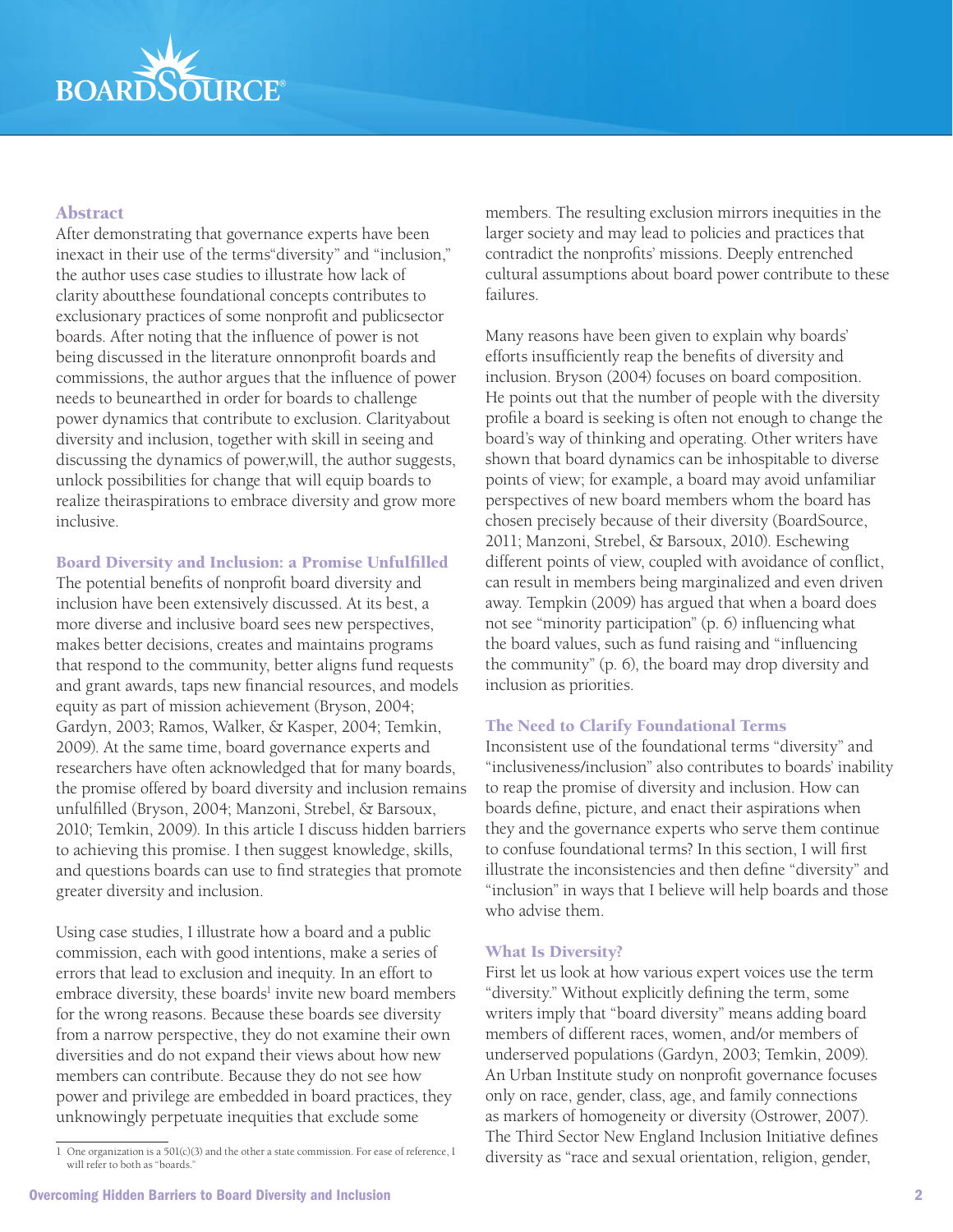

ability, and class" (Third Sector New England, 2011). Other articles imply that "diversity" describes a host of differences—not only, or not even primarily race, gender, or socio-economic status (BoardSource, 2009; BoardSource 2010; Masaoka, 2009).

What difference do these variations make? When we limit the concept of diversity to a few aspects of identity, we encourage board members to see themselves and their new colleagues only or mostly in terms of these characteristics. For example, a young board member appointed in order to increase the board's age diversity may, when she expresses an opinion, be seen as holding that opinion *because she is young*. At the same time, incumbent board members may not see how their own perspectives are influenced by age or other demographic factors. This labeling of the "other" while remaining unaware of self, which is called "targeting" (Royal, 2010, p. 25), may contribute to board members' marginalization of other members' views.

If boards are to become more diverse, they must know what "diversity" means. I suggest three sources for defining "diversity" more clearly. First, I use Nkomo and Cox's (1996) understanding that every kind of demographic difference is included in diversity. Differences in race, ethnicity, national origin, sex, gender, sexual orientation, religion, ability/ disability, veteran/non-veteran status, socio-economic status, age, and education are examples of demographic diversity. BoardSource (2009) has added the varieties of resources board members bring: "the diversity of intellectual, social, financial, demographic, and reputational resources" (p. 31). Diversity thus includes many kinds of difference.

To this definition I add a core concept from Adams, Bell, and Griffin (1997), who have explained that individual and group identities are more complex. Not only does each of us contain many kinds of difference, we are also members of groups, for example, people of the same race, the same sex, and the same age cohort. Depending upon our social context and awareness, these group affinities are more or less important to self-understanding and to how others within and outside these groups see and interact with us (Adams et al., 1997, p. 9). For example, if I am the only woman in the boardroom, I am more aware of my affinity as a woman than when I am in a boardroom with roughly equal numbers of men and women. Others may be similarly aware of my

being a woman when I am the only one of my gender group. Patterns in my experiences of being treated differently (for example, catered to, flirted with, ignored, or undercut) contribute to my awareness of being a member of my gender group.

Taken together, these definitions suggest that the board that is interested in diversity must be aware of all individual member identities as well as diversities in the board's composition as a whole. In addition, the board's diversity includes group affinities that influence board member interactions.

### What Is Inclusion?

In the literature on board diversity and inclusion, governance experts have often confused the terms "diversity" and "inclusion." Some writers have conflated the two terms. For example, for Ramos, Walker, and Kasper (2004), "diversity" and "inclusion" are synonymous. Similarly, when describing the results of a BoardSource (2010) survey, a *Board Member* columnist has written, "In response to our open-ended question, 'What are the three most important things a nonprofit board can do to be more *inclusive*?' 33 percent referenced policies and other means of formalizing the organization's intentions to *become more diverse*" (emphasis mine.) Here, "inclusive" apparently means the same as the phrase "become more diverse." Other BoardSource (2010) materials have indicated that becoming more diverse means developing "a profile of characteristics needed on the board and compar[ing] it with what is currently available among its members" (BoardSource, 2010, p. 31) and "ensur[ing] diversity of backgrounds, knowledge, and other resources…by looking for members who represent more than one desired characteristic" (p. 31).

But is inclusion the same as ensuring diverse board composition? Some BoardSource (2009, 2010) materials have *implicitly* acknowledged that diverse board composition is only a first step toward inclusion. For example, reporting on a survey they conducted, BoardSource (2009) has explained that "people of color want their boards to" commit to inclusion "through leadership, recruitment, policies, power-sharing, training, and social activities" (p. 7). This list suggests that, in addition to expanding their diversity profile, boards must incorporate practices that promote full board participation by all members.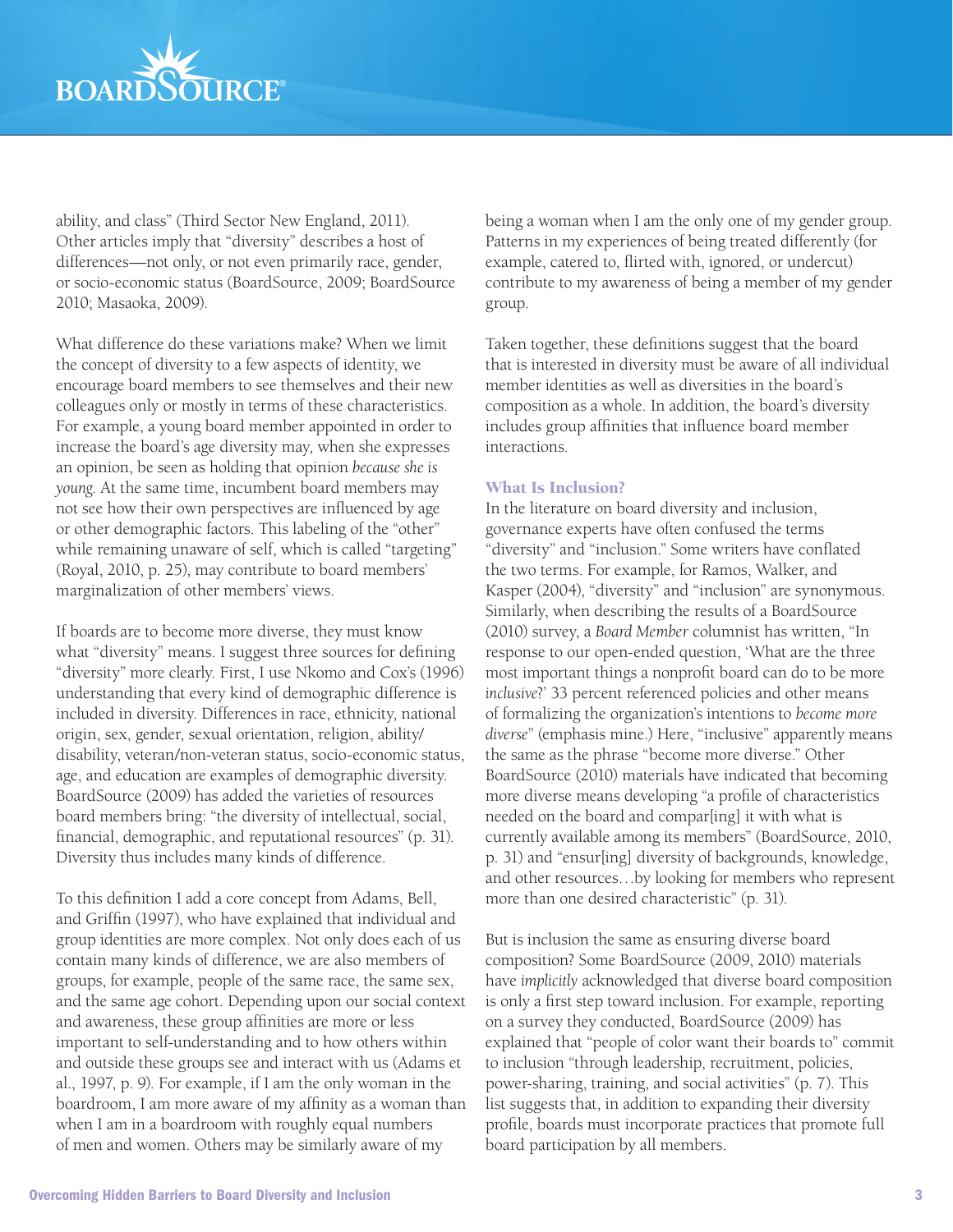

As I will demonstrate later, boards that do not see the difference between their diversity profile and the way the board operates will likely end their efforts to be inclusive long before they become so. Therefore, let us distinguish between diversity and inclusion and then understand the relationship between the two. Whereas the composition of a board is its diversity, policies and practices that create equity and full member participation are what make a board more or less inclusive (Pease, 2003; Pease, 2009).

Pease (2003, 2009) and BoardSource (2009, 2010) have maintained that a board cannot be inclusive without paying attention to diversity. Pease (2003) has argued that the "highly inclusive" (p. 6) organization is both diverse and "has created an environment that is positive for all people" (p. 6). While "positive for all people" begs questions about what is positive and how the board knows it, the phrase "positive for all people" does suggest that people's experience in the organization—not simply their nominal representation in it—is a requirement for the organization to be "highly inclusive." Pease's (2003) qualifier "highly" suggests that inclusiveness is a process, a continual journey, like moving toward mission achievement.

BoardSource's full length report on their Vital Voices national survey (Walker & Davidson, 2010) is yet more explicit about differentiating diversity from inclusion and calling for both:

In order to function at the highest level, nonprofit boards need to ensure that their members represent diverse points of view. It is not enough, however, to 'diversify' a board; boards must be inclusive in their policies and practices, thereby creating a culture that encourages and nurtures diverse expression. (p. 2)

Taken together, a variety of sources suggest that becoming an inclusive board is anongoing, complex, developmental process where all the following are happening:

- Embracing the assumptions that, together, having diversity and working oninclusiveness strengthen group effectiveness and further the mission (Adams et al., 1997; BoardSource, 2010; Pease, 2003; Pease, 2009).
- Cultivating and sustaining diversity in the group's profile (BoardSource, 2009; Denver Foundation, 2010; Pease, 2003; Pease, 2009; Third Sector New England 2011;

Walker & Davidson, 2010).

- Recognizing and calling upon ways in which the diverse identities of individual members contribute to the board (BoardSource, 2009; BoardSource, 2011).
- Using specific, intentional processes that support and sustain board members' ability to participate fully in the board's business. These include: assessing board culture and practices for inclusion and exclusion; setting goals aimed at full member participation; adopting policies that encourage equity; engaging in continuous improvement cycles (BoardSource 2009; Denver Foundation, 2010; Minnesota Council on Foundations, 2011; Third Sector New England, 2011; Walker & Davidson, 2010).

This is a helpful list. Yet my experience advising and serving on boards has taught me that these commitments and processes are not specific enough and do not go far enough toward describing the complex journey to inclusion. For example, how do board members recognize and capitalize on diverse individual identities? One skill that is needed is the skill of seeing or "track[ing]" (Royal, 2010, p. 25) aspects of diversity (including affinity group membership) in order that board members understand themselves, their perceptions and treatment of others, and in order to see and address power differences (Fambrough & Comerford, 2006) that I will illustrate later on. At the end of this article, I suggest other knowledge and skills that will help boards progress down the path to inclusion.

## Omissions and Patterns That Lead to Exclusionary **Practices**

First, however, let us look at how out-of-awareness deficiencies in some boards' understanding of diversity and inclusion result in exclusionary practices. Using a case study approach, I will describe two boards that do not recognize and call upon members' diverse identities, do not see power difference, and do not see exclusionary practices. These stories come from my research and my organizational development consulting practice and help me explore a conundrum: How can boards learn to see and change what is hidden from their awareness?

In his work on covert process, Marshak (2006) has explained that covert, that is, hidden or unconscious dynamics, occur in all organizations and that these hidden dynamics can "block even the best of intentions" (p. 1).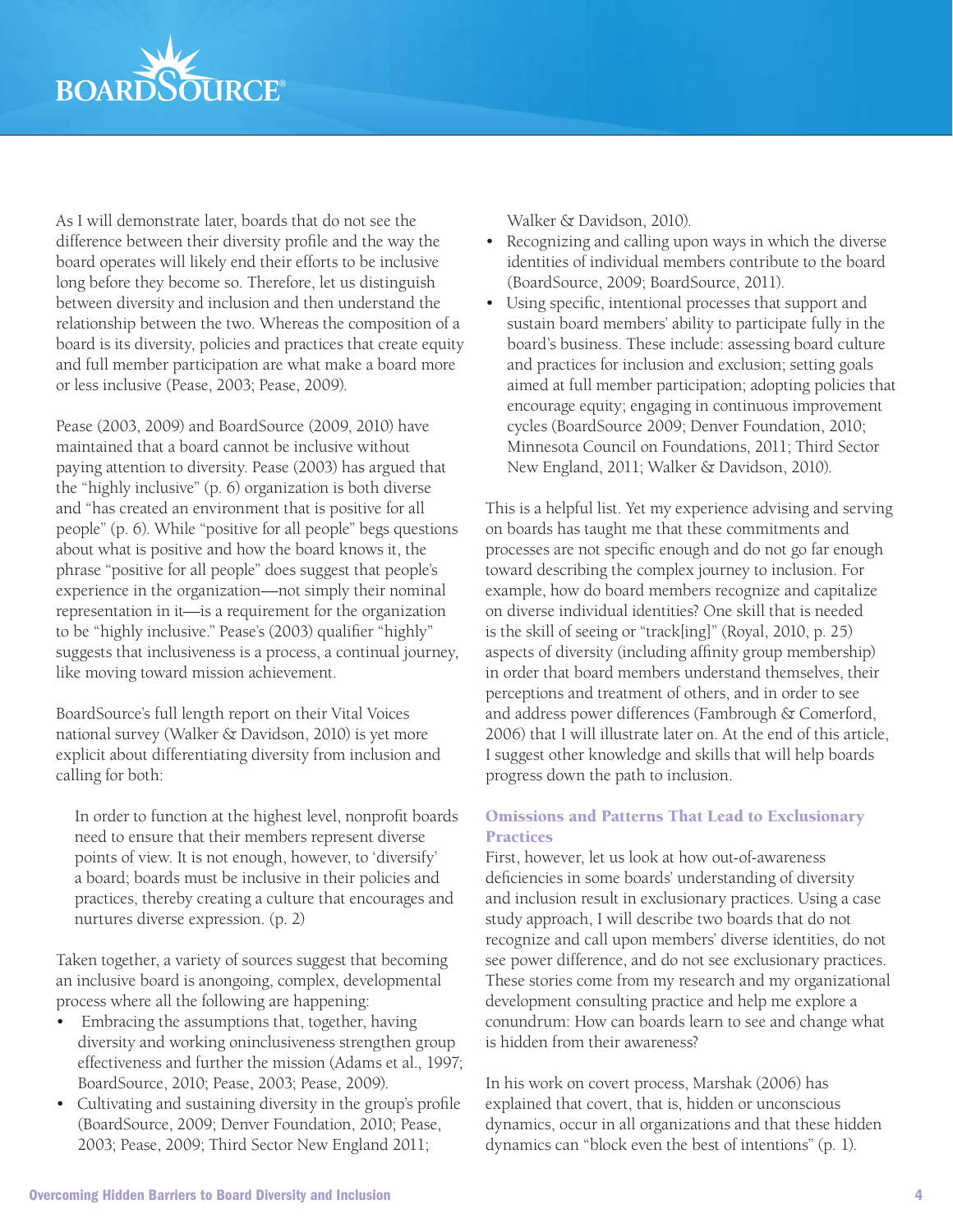

Covert processes are unrecognized or unexpressed because they are out of awareness or because they are unsafe to talk about. Two kinds of covert processes, omissions and patterns (p. 37), can be seen in my case studies.

The first omission is an out-of-awareness deficit in board knowledge and skill. The boards do not know how to take a wide and comprehensive view of diversity that would help them look at all board members' diverse identities, the board's diversity profile and the influence of group membership. Without knowing how to consider a "diversity of intellectual, social, financial, demographic, and reputational resources" (BoardSource, 2009, p. 31), these boards appoint one or two people for a single diversity characteristic.

A second kind of omission also involves patterns of covert processes in board practice. Appreciated for one diversity characteristic that is also associated with low status, one or two board members are systematically, if unintentionally, excluded from full board participation. Other members cannot see the patterns of exclusionary practice because these majority and dominant members<sup>2</sup> do not know how to assess their practices, deepen their understanding of inclusive practices, and plan a path to inclusion. Nor do they see their individual power or the majority and dominant group's power. At the same time, less powerful members may see board power dynamics as "undiscussable." (Schwarz, 2005, p. 26-7). Speaking in terms of covert processes, the power dynamics on these boards are "disappeared" (Fletcher, 1999, p. 94) from awareness and discussion. Patterns of exclusive practices reinforce exclusion as a norm.

#### Two Well-Meaning Boards That Exclude

First I will offer vignettes of the two boards. Then I will give a detailed discussion of how exclusion occurred. By analyzing these cases, I hope to give boards and governance experts insight into their own approaches to diversity, possible blind spots, and opportunities.

#### *Food Aid*

Caron<sup>3</sup>, a consumer member of a state commission that I shall call Food Aid, misses some meetings because she has no car. She misses other meetings because she cannot always pay for phone and Internet service and the board communicates by phone and email. In addition, the board often meets while Caron is at work, cooking in a halfway house for paroled offenders.

The board depends upon one member, Ron, to stay connected with Caron. Ron makes a good faith effort to stop by her workplace, mail meeting agendas, or offer her a ride to meetings. But the fact that Caron lacks several kinds of resources that other members take for granted stays largely out of members' awareness, as I learned when I attended meetings and studied verbatim transcripts that I made for a research project.

#### *The Regional Trust*

As an organizational consultant, I was hired to guide the board of the Regional Trust, an affordable housing nonprofit, in problem solving during a recession-driven fiscal crisis. Laura and Anne, two board members who are residents of the agency's housing, mention after a meeting that they have difficulty following the discussions. They are the only board members who have been silent during a particularly technical discussion of the organization's finances. I learn that these board members have received no training in nonprofit financial management or this agency's complex revenue mix. Their colleagues on the board include an attorney, two social service civil servants, two bank officials and Executive Directors of two nonprofits, all of whom have served on other boards. These colleagues know about organizational finances because of their jobs and previous board service.

## How Exclusion Occurred

Both of these boards unwittingly marginalize one or two board members. In order to understand how this happens, let us look at what the marginalized members have in common. They are a distinct numerical minority on the board, and they were recruited specifically in order that the boards "include diversity." These members are therefore viewed and treated differently from their peers. Compounding this difference is the fact that each marginalized member lacks access to resources that are needed for full participation: a phone, transportation to meetings, freedom to take time off from work, money, and/

<sup>2</sup> Miller (1986) defines dominance and subordinance as the "social structuring of the relationship (p. 4) of people or groups, in which there is "inequality of many kinds of resources, but fundamentally of status and power" (p. 3).

<sup>3</sup> In the case studies, names of people and organizations have been changed.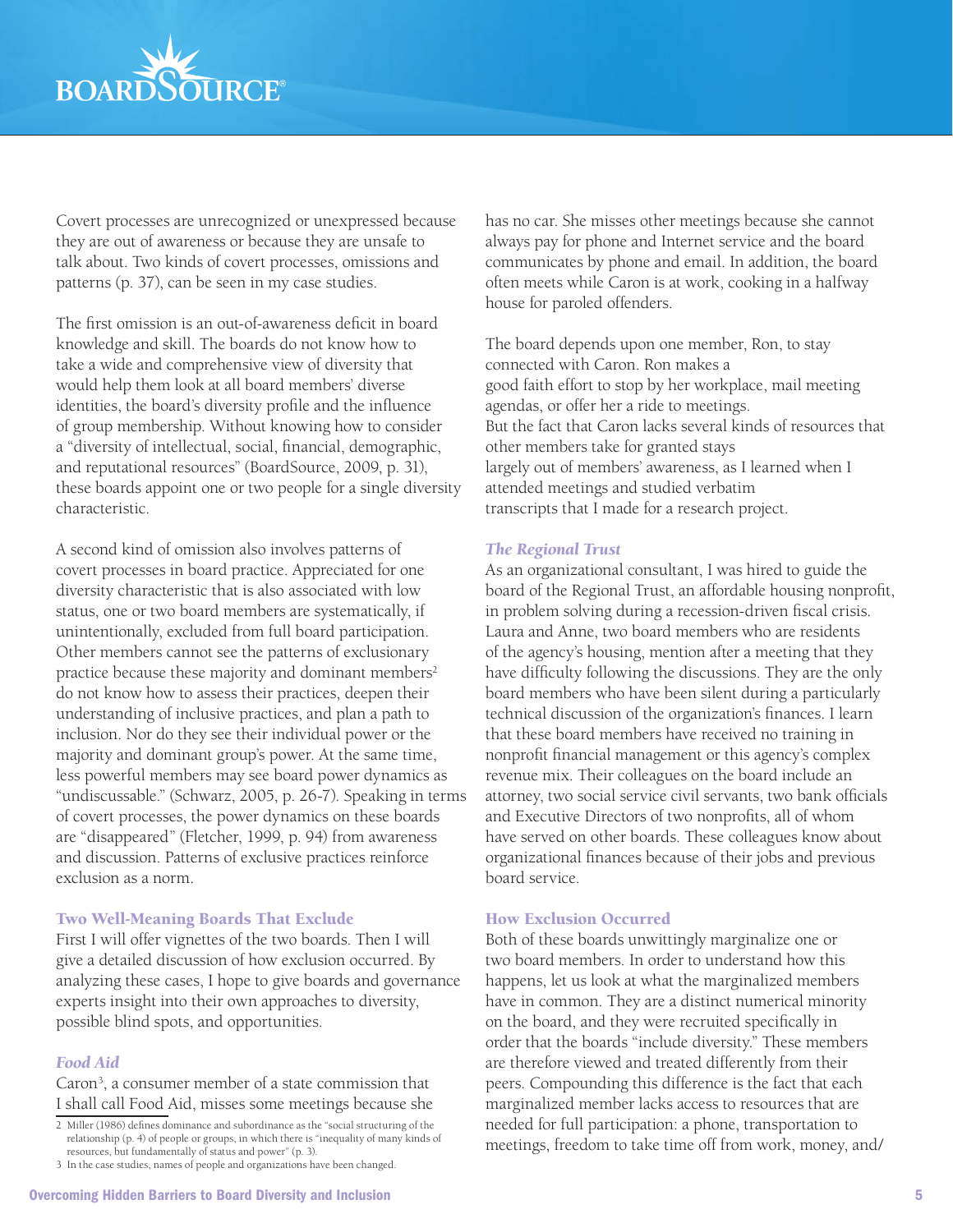

or training in, for example, understanding organizational finances. Because these board members are the only ones lacking such access, there are power differences among board members that put these members at a disadvantage.

### A Narrow, "Other-Focused" View of Diversity

How could these boards' efforts to enhance diversity and inclusion backfire? One clue lies in the way these boards recruit members. In order to include more diversity and, they hope, better respond to their missions, these boards set aside one or two seats for members who are clients of the nonprofit. Let us look at the results of this narrow view of diversity, first looking at Food Aid.

In an effort to include socio-economic diversity, Food Aid saves one seat for a recipient of food assistance. Other members of the fifteen-member board include public health officials, a college nutrition professor, two state legislators, three food assistance agency directors and the state Food Stamp program administrator, all of whom are there because of their professional expertise. In stark contrast, Caron has not been invited because of her expertise with the underserved but because she has experienced food insecurity. To put it another way, other board members come to the table as professionals, whereas Caron comes as a low status person who has experienced lack of access to food.

In interviews with each board member, I learned that everyone thinks Caron makes a valuable contribution to the board's understanding of hunger. Several members say Caron has made "the vivid face of hunger" real (Rutledge, 2008, p. 187). Seeing Caron as hunger's face suggests that Caron stands for or symbolizes all hungry people.

As a strategy for increasing board diversity, Caron's symbolic significance has deleterious results for Caron, the board and, at least potentially, the organization's purpose. To select a member for one characteristic of diversity (receiving food aid) is to take a narrow view of diversity. This narrow view prevents the board from seeing Caron as a full human being with diverse identities. For example, to name but a few of Caron's diversities, she is a white, middleaged cook with insight into a vulnerable population; she is a single mother; she has personal experience with poverty and hunger.

Caron's particular views on hunger and the food assistance system are, no doubt, influenced by her particularity.

Board members' narrow concept of diversity also prevents them from seeing how the board's profile may influence its positions on public policy. In view of the purpose of Food Aid, which is to review and influence public policies for addressing hunger, the board's reliance upon one person as an informal teacher about hunger severely limits their view. How informed will their policy recommendations actually be?

The Regional Trust board has noble intentions to become more diverse. The strategic plan says the Trust "will create and implement ways to hear and act upon client needs;" appointing subsidized housing residents to the board represents a strategic commitment to listen to clients and see them as partners.

In practice, however, they make mistakes similar to Food Aid's. The only reserved board seats are those for clients. The board does pay some attention to the diversity of other members. For example, several members give the Trust access to important organizational partners, such as banks and businesses. Two members work for social service agencies that serve some of the affordable housing residents. But because clients are the only constituency with reserve seats, the Trust falls into a trap. It appoints clients because they are clients, as though they somehow represent that group. There is no parallel assumption that the bank officer represents the city's banks or the business owner represents all businesses. As a result, the clients may be seen as one dimensional, as a single facet of diversity, if you will, whereas other members of the board can more easily see each other and assume they are seen as multi-dimensional.

In summary, a clearer understanding of diversity could help both boards. A wider view of diversity would help board members explore their own diversities where now they see diversity as a simple task of offering membership to one missing constituency. Board members need to know how to recognize or "track" (Royal, 2010, p. 26) each member's diverse identities and group membership in order to understand how these may influence their board work. In addition, the boards should be thinking about how their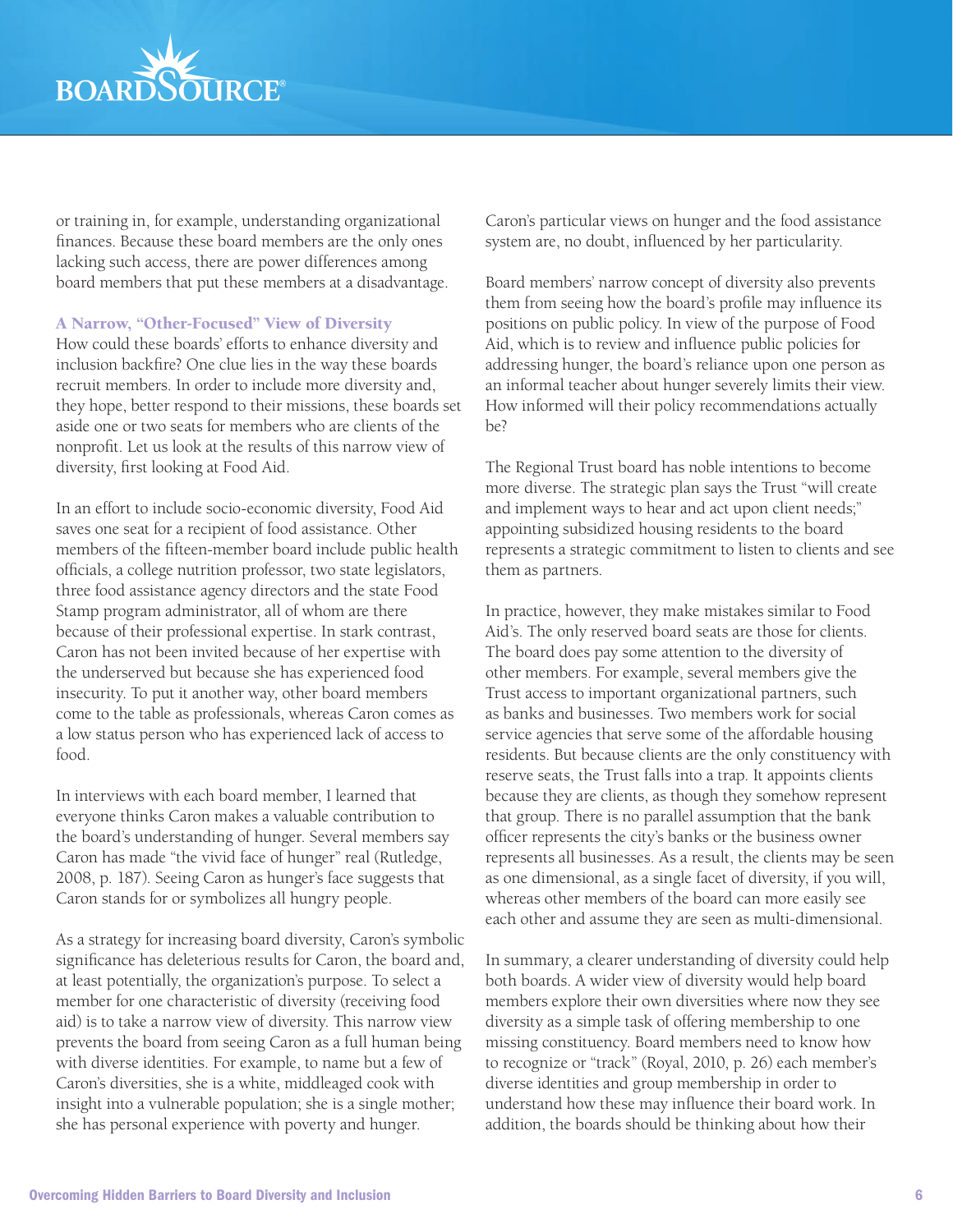

composition as a whole may influence their decisions.

## Practices That Exclude

Now let us look at how both the Food Aid and Regional Trust, while intending to be inclusive, exclude Caron, Laura, and Anne through board practices.

Recall that the Food Aid board holds meetings at times and locations that favor members with cars and predictable daytime work schedules. The board communicates by phone and email even though everyone knows Caron cannot. It takes no collective responsibility for staying connected with Caron, instead relying on one member to do that.

The Regional Trust intends to embrace clients as governance partners. In practice, however, the board does not notice its silent partners or equip Laura and Anne to serve. Before inviting Laura and Anne, the board needs to evaluate its practices. It needs to evaluate its recruitment and orientation process, including identifying what knowledge board members need. The board needs a diversity and inclusion plan that creates a path to full board membership.<sup>4</sup>

These boards miss the mark in two fundamental ways. First, a narrow definition of "diversity" prevents the boards from seeing the multi-faceted diversity of Caron, Anne, Laura, or themselves. This narrow view of diversity contributes to the Food Aid board's transforming Caron into an icon and then, having determined her significance, overlooking her frequent absence and remaining unaware of their contribution to this absence. Satisfied that clients are at the table, the Regional Trust seems not to notice that neither Anne nor Laura has a voice or the support to develop her voice as a fully participating board member.

The second way these boards miss the mark is by confusing diversity with inclusion. They do not see that shifts in a board's diversity profile merely *prepares* for inclusion, which occurs through heightened awareness of and then changing processes and practices. As a start, the boards could take collective responsibility for providing the access and supports that are two conditions for inclusion.

# How Out-of-Awareness Power Differences Undermine Inclusion

Other hidden or covert processes that interfere with inclusion involve out-of-awareness power differences. As I have reviewed the literature on diversity and inclusion in nonprofit boards, I have been struck by the absence of discussions about power (BoardSource, 2009, 2010, 2011; Bryson, 2004; Gardyn, 2003; Manzoni *et al*., 2010; Masaoka, 2009; Ostrower, 2007; Pease, 2003; Pease, 2009; Ramos *et al.*, 2004; Temkin, 2009). Yet I believe that in order to discern their deficits and needs, boards must see and discuss power dynamics. In this section, I will analyze how power operates in the Food Aid and Regional Trust boards in order to demonstrate how an understanding of power can help boards become more diverse and inclusive.

Without intending to or realizing it, these boards have created a power dynamic in which most board members are powerful and one or a minority is disempowered. For Caron to have become "the vivid face of hunger" (Rutledge, 2008, p. 187) means that she has power as a symbol, but such power is equivocal, at best. To be seen as standing for a whole group is to be seen as one dimensional, as not-oneself, and to be persistently misrepresented by the dominant group.5

Caron understands this role. In her own words, she is "not a government official" and is "supposed to be, like a spokesman" for all hungry people (Rutledge, 2008, p. 202). She could contest her "place," but her choice not to do so may be influenced by several factors, such as the amount of energy she has to devote to the board, past experiences working in groups, and her estimate of the influence she can have on how others see her and on the conversation.

In so far as the rest of the board is concerned, once Caron's role is assigned and tacitly agreed on, other members accept her separateness. "Hungry people have but one spokesperson who, because of her situation, misses 'a lot of meetings,' [as one board member told me.] In this sense Caron's isolation stands in relief against the interconnections, power and control enjoyed by other members," (Rutledge, 2008, p. 203) who are all members of the food assistance provider system. Other board members

<sup>4</sup> For example, a diversity plan might begin with creating "listening groups" of clients, then inviting potential board members to participate in ad hoc teams or to serve on board committees (BoardSource, 2009; Minnesota Council on Foundations, 2011).

<sup>5</sup> Wagner explains that dominance is "the superiority of one group over another," which is embedded in systems that "makes privilege invisible to those enjoying it and dangerous to name for those who see it" (Wagner, 1998, p. 19).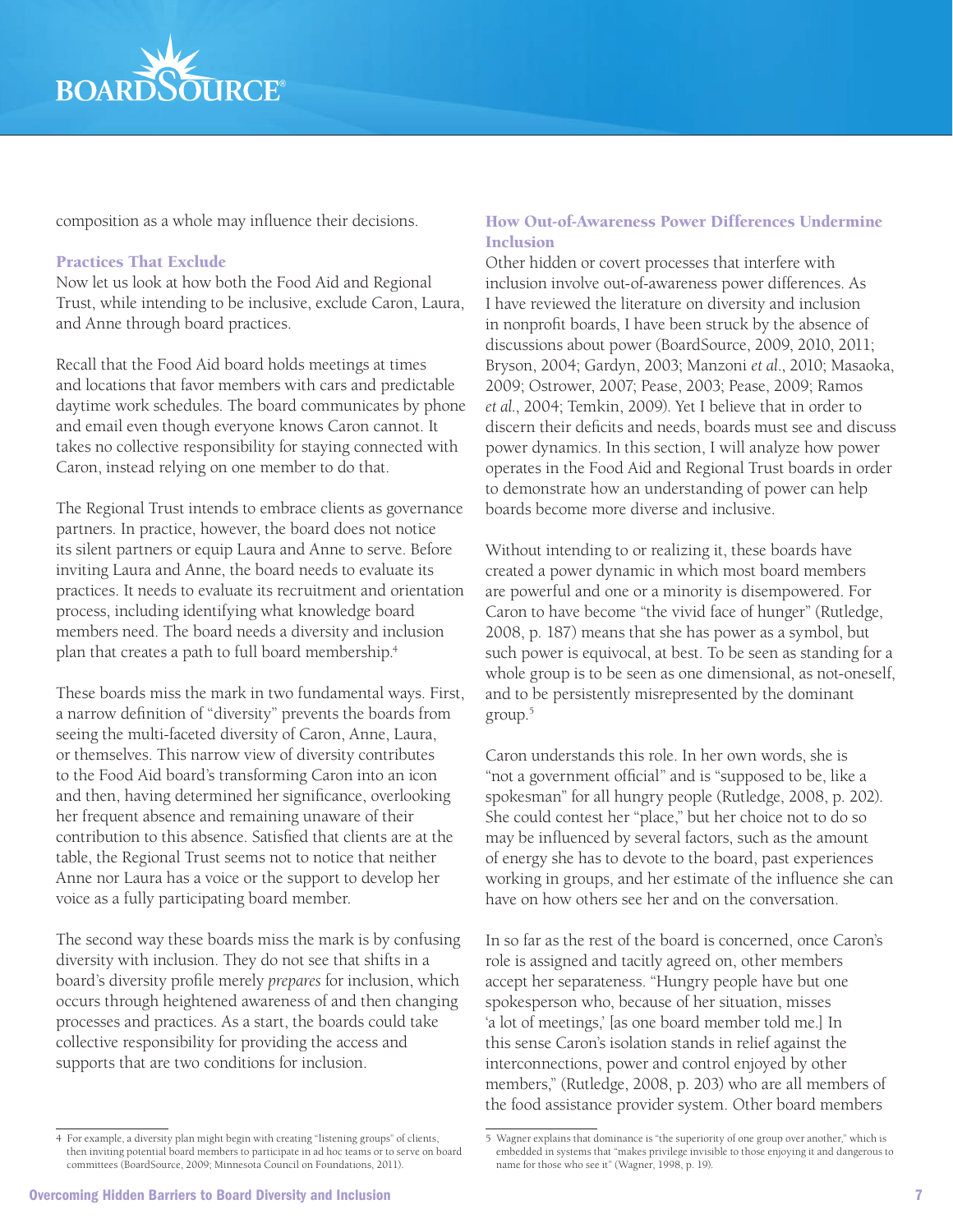

also have more power because they have access to board meetings and Caron does not. Yet they do not see that they are agents in perpetuating these power structures and practices, and so they do not act as a full board to change their exclusionary practices.

Board members at the Regional Trust also enter the boardroom with more power than Laura and Anne. They are members of the systems that help people like Laura and Anne. They are better off. They were serving on the board before the Trust's new strategic plan called for the board to invite Trust clients onto the board. They have learned from experience in their careers and from board service how to read and analyze financial information and economic data. The majority of members seem oblivious to these sources of power. They confuse granting Laura and Anne a place at the table with having full board membership.

McIntosh has called such sources of power and privilege "unearned assets" (McIntosh, 1988, p. 1) and, speaking from her own experience as an educated, well-off white woman, she has claimed they are hard to bring to awareness. She has described such unrecognized sources of power as "an invisible, weightless knapsack of special provisions, assurances, tools, maps, guides, codebooks, passports, visas, clothes, compass, emergency gear, and blank checks" (McIntosh, 1988, p. 1-2) that certain board members can call on without even realizing the knapsack is there. Using language that anticipates Marshak's (2006) description of covert processes, Wagner (1998) has explained that unearned privilege functions as an "entitlement" (p. 19) that is even taboo to name.

Power differences resulting from this invisible entitlement are unintentionally held in place by board policies and practices. As we have seen, a majority on the board has access to several kinds of resources that Caron, Laura and Anne do not have. The Food Aid board does not talk about adjusting meeting times or shifting its norms for communicating with members. No one, as far as I could tell, raises the possibility that supporting Caron's participation is the full board's responsibility. The Regional Trust does not regularly evaluate its meetings or its board practices and does not include financial savvy in its board orientation. Most members of these boards wear knapsacks of assets without knowing it.

#### The Nonprofit Board as a Center of Power

Still deeper assumptions may contribute to a board's outof-awareness involvement in systems of privilege. Let us explore how paternal and hierarchical notions about power are embedded in our ideas about boards of directors and boardrooms.

The very language we use to describe boards, including the language in this article, reflects and reinforces a mental model (Senge, 1994) of the board as a power center. We speak of the "boardroom" as a territorial claim, if you will, even in organizations that may have no such special room. Metaphors about "seats," "having a seat at the table," and "inviting" new members "to the table" suggest a carefully chosen few with appointed places. The designation "board chair" suggests the leader's special place at the head of the table, as it were. Just slightly more complicated are connotations of "trustees;" trustees wield power and they hold responsibility in trust. Depending upon how you look at it, they have authority in a servant leader role or in a highly paternalistic one.

The history of nonprofits suggests that paternalism and contests of power have long been central themes of trustee governance (Hall, 2003). Groups of powerful stakeholders have vied for control in each era. In colonial times, state legislatures and the trustees of Harvard, Yale and Dartmouth vied for control of these colleges. As colleges and seminaries proliferated, the clergy within these institutions vied with lay donor/businessmen for trustee control. In the nineteenth century, it was insular, "guild-like forms of professional self-government" vs. "the public as represented by the most economically successful" philanthropists like Andrew Carnegie (p. 18). These were contests not only about what stakeholder groups would sit on boards but also about who would represent "the public" to whom "civil institutions belong" (p. 12). The idea that the public is best served by trustees with "expertise, not money or other forms of ascriptive authority" (p. 18) only came to the fore during the twentieth century. In other words, governance in nonprofits and their higher education institution precursors has always involved contests about ownership, about wresting power away from an ensconced trustee group, and about which stakeholders count and who will represent them.

This history, together with the mindsets engendered and perpetuated by the language we use to describe boards, helps us see that the boardroom has long been a place of privilege, where people with "unearned assets"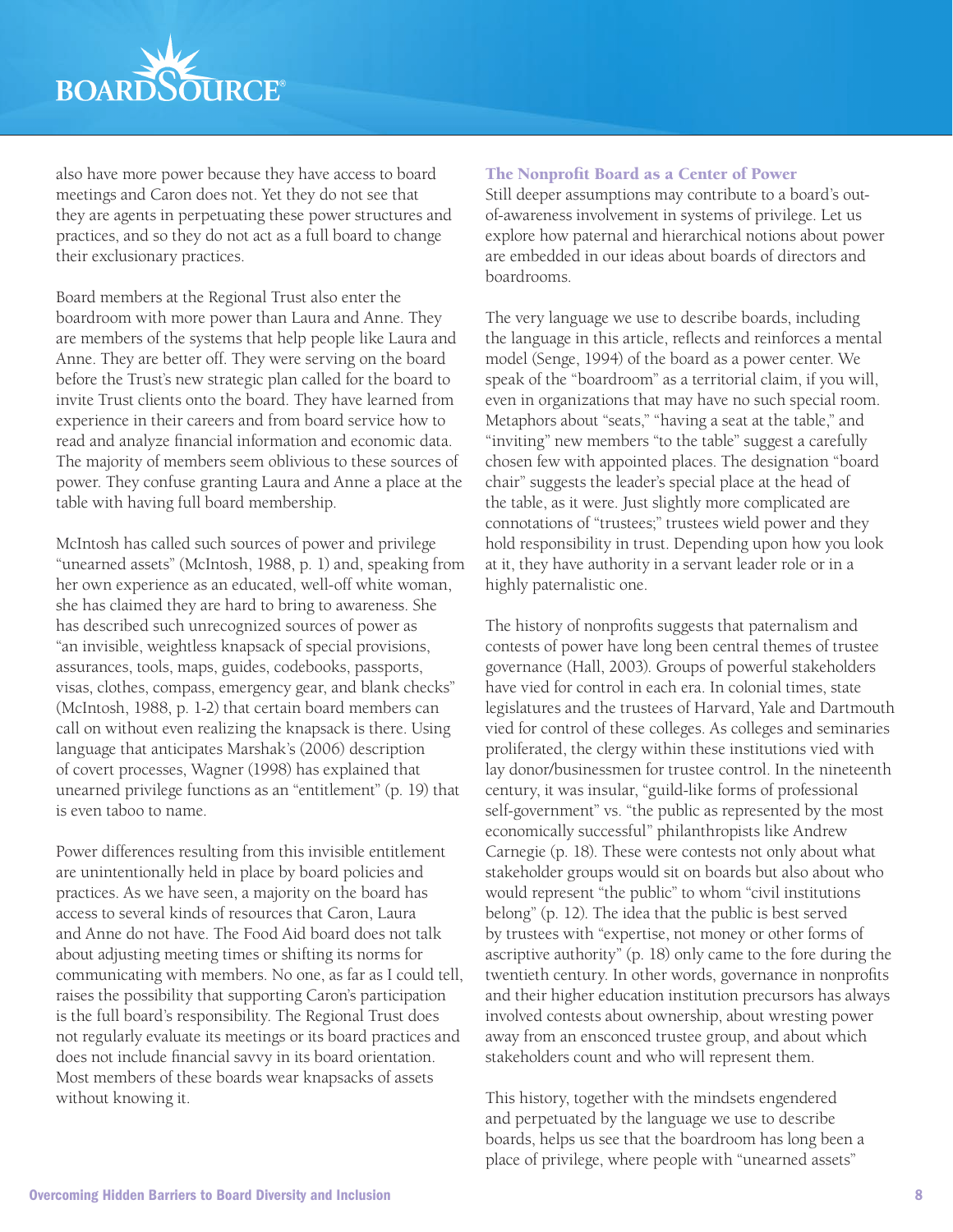

(McIntosh, 1988, p. 1) make claims to act on behalf of multiple stakeholders. My point is that cultural mindsets, embedded in history and language, make it easy to behave in presumptive ways, even as we invite greater diversity on our boards and try to conduct board business with greater inclusion. The incumbent majority may not even think to examine the power structures it represents and upholds, both by its diversity profile and the board's practices. Some boards practice tokenism (BoardSource, 2009, p. 66), just as the Food Aid and Regional Trust boards do. Some boards invite one or two new members and then ignore their needs. Some subtly fashion the formerly disenfranchised "other" into a symbol. Whatever the profile and practices of the incumbent majority, it is easy to follow a status quo favored by history.

The serious result is that mindsets, structures, and practices conspire to encourage approaches to diversity and inclusion that impede, compromise, or even contradict organizational missions. How ironic that so many of these missions envision a society in which all people are fed, housed, and welcomed to the table as fully valued participants in a diverse common weal.

## The Powerful Pull of the Status Quo

My own journey to this article includes mistakes I have made, and so I want to tell one more story. While serving on the board of Able Community, Inc., a nonprofit that provides services for elders and people with disabilities, I realized that an outdated boardroom phone system limited my fellow member Paul's effectiveness. Because of physical disabilities and limited access to subsidized transportation services, Paul needed to join board meetings by conference call.

Even after we addressed the physical barrier posed by an inadequate conference phone system, we unknowingly blocked Paul's meeting participation by failing to examine and adjust board norms. For example, we only intermittently encouraged "wait time" between member comments. Meanwhile, some members dominated discussion, and we did not make a habit of creating space for Paul's questions and comments. It was only in retrospect, after Paul resigned from the board, that I began to think about neglected communication norms—norms that I practice and encourage as a consultant but did not assertively promote as a board member.

## Solutions: Learning and Questions That Prepare for Greater Inclusion

How can a board grow more conscious and thoughtful about building a body with a diverse array of people and inclusive practices? At the beginning of this article I gave several examples of strategies that other writers have suggested. These include committing to the process of becoming a diverse and inclusive board, assessing board and organizational culture, and creating specific diversity and inclusion plans. These are good ideas, but these strategies will not prevent the kinds of mistakes made by the boards I have described in this article, all of whom, it might be argued, were committed to diversity and inclusion, saw gaps, and implemented some strategies, if not a multi-pronged plan.

None of the boards in this article understands what diversity asks of us, sees exclusionary practices, or is aware of assets packed into some members' knapsacks of privilege. And so we return to the conundrum that is at the heart of this article: How can boards learn to see and change what is out of awareness?

Boards could begin with the premise that effective board service requires learning specific knowledge about and skills in promoting diversity and inclusion. I am not suggesting that boards participate in a basic workshop, but rather that they engage in deep and ongoing learning. Here is what I believe boards need to learn:

- The definitions of and distinctions between diversity and inclusion.
- Individual identity as a complex interaction of characteristics, some permanent (like skin color) and some temporary (like some disabilities). Some are important to us because we identify with and/or are seen by others to be members of groups who share this/ these diversities (like my being a white woman). Skills associated with tracking, which involves noticing, acknowledging, and learning how to respond to all kinds of differences (Loesser & Cross, 2010).
- The ramifications of group membership and the board's group profile. Membership in some groups puts us in one up/one down relationship to other groups (Adams et al., 1997). In this article, the Food Aid board needs to see that they make Caron synonymous with a group;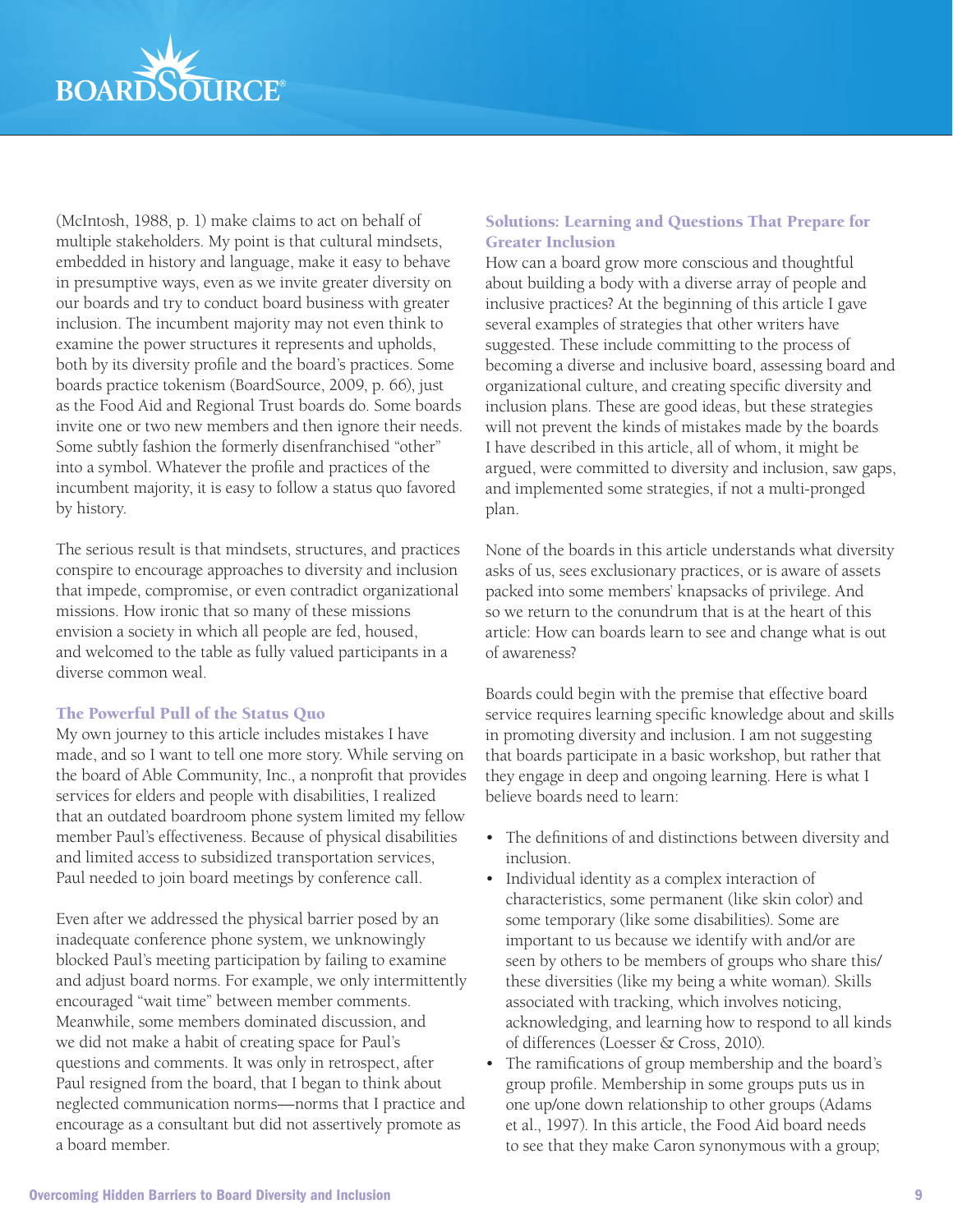

that is, they mistake Caron for "an entire subsection of the population" (BoardSource, 2013, p. 2) of people who live with food insecurity. At the same time, they do not see themselves as a group of "haves" with both a numerical majority and dominance. Understanding the ramifications of group membership lays the foundation for understanding how power operates in boards, in the organizations they serve, and in their communities.

- Invisible privilege and how to see it (McIntosh, 1988).
- How systems of privilege are embedded in the history and language of nonprofits.

Although some board members and prospective board members may have this knowledge and these skills, many boards will need resources for exploring these topics. Organizations that provide technical assistance to nonprofits, including foundations, can help, as can consultants. As a start, I would like to see these organizations and governance consultants do more writing about these topics so that boards have resources for their learning.

Of course such learning is only one leg of the journey to greater diversity and inclusion. The new awareness that comes through learning should encourage boards to explore their assumptions, policies, and practices more deeply, and to ask questions like the following:

- What assumptions have we been making about diversity?
- What assumptions underlie current recruitment practices, orientation practices, and norms for meeting?
- What assumptions have we been making about individual and collective responsibility for and in board meetings?
- Now that we have surfaced these assumptions, what will we do?
- What are individual member's "power credentials" and "privilege credentials" (Royal, 2010, p. 26)?
- What power derives from group membership (such as when Caron described all other board members as officials and knew they saw her as representing hungry people)?
- What structures embed inequity in our board? (When the Regional Trust reserved two seats for clients, it created a structure that contributed to tokenism.) What will we do to change them?
- What practices embed inequity, and what will we do to change them?
- What paths to full membership will our board create and support?
- What is our plan for greater diversity and inclusion?

Such questions will help boards find strategies that suit their organization and further their missions.

## **Conclusion**

In this article, I have shown that governance experts have been inexact in their use of the terms "diversity" and "inclusion," and, using case studies, I have demonstrated how lack of clarity contributes to unsatisfactory relationships and exclusionary practices. After noting that the influence of power is not being discussed in the literature on nonprofit board governance, I have argued that the influence of power needs to be unearthed in order that boards examine and challenge the ways power dynamics contribute to exclusion. Finally, I have suggested that Board governance organizations and experts can do more to help boards engage in the special work that equips members to see what is out of awareness.

Clarity about diversity and inclusion, together with skill in seeing and discussing the dynamics of power, unlocks insight. Such insight "makes [every]one newly accountable," inviting members and the full board to ask, "what will I do to lessen or end" exclusion (McIntosh, 1988, p. 2-3)? When boards reach this threshold, they will be better equipped to make decisions that fulfill the promise of diversity and inclusion.

## *Resources*

Adams, M., Bell, L. A., & Griffin, P. (Eds.). (1997). *Teaching for diversity and social justice, a sourcebook.* New York, NY: Routledge.

BoardSource. (2009). *Recruiting a stronger board, a BoardSource toolkit.* Washington, D. C.: BoardSource.

BoardSource. (2010). Research report: vital voices. *Board Member*, 19(1), 6-7.

BoardSource. (2011). Case study: out of tune. *Board Member*, 20(2), 14-15.

BoardSource. (2013). *Benefiting from diversity*. [Brochure]. Washington, D.C.: BoardSource Learning Center.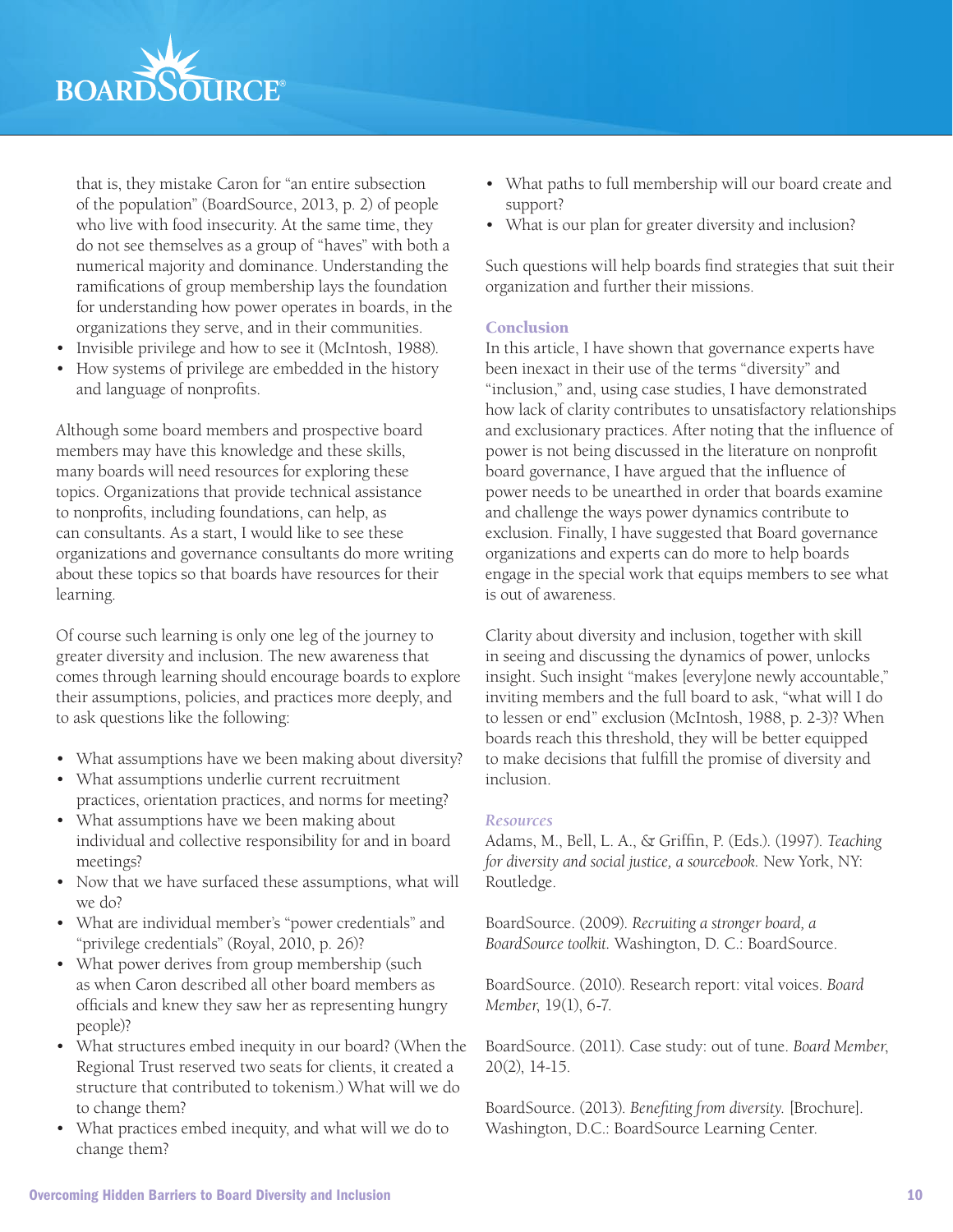

Bryson, E. (2004). Building board diversity. *Foundation News and Commentary*, 45(6). Retrieved May 25, 2011, from http://www.foundationnews.org/CME/article.cfm?ID=3063

Denver Foundation. (2010). The Denver Foundation's inclusiveness project. Denver: The Denver Foundation. Retrieved November 30, 2011, from http://www. nonprofitinclusiveness.org/consider-comprehensiveinclusivenessinitiative

Fambrough, M. J., & Comerford, S. A. (2006). The Changing epistemological assumptions of group theory. *Journal of Applied Behavioral Science*, 20(10), 1-20.

Fletcher, J. K. (1999). *Disappearing acts, gender ,power, and relational practice at work*. Cambridge, MA: MIT Press.

Gardyn, R. (2003). Building board diversity. *Vermont Alliance of Nonprofit Organizations News and Views,* 1, 8-9.

Hall, P. D. (2003). A history of nonprofit boards in the United States. BoardSource EBook Series. Retrieved May 20, 2011, from http://www.boardsource.org/dl.asp?document\_ id=11

Loesser, R., & Cross, B. (2010). Making the invisible visible, eliminating microinequities. *National Training Laboratories [Webinar]*. Viewed July 23, 2010.

Manzoni, J. F., Strebel, P., & Barsoux, J.L. (2010, January 25). Why diversity can backfire on company boards, *Wall Street Journal*. Retrieved January 30, 2010, from http://www. djreprints.com

Marshak, R. J. (2006). *Covert processes at work, managing the five hidden processes of organizational change*. San Francisco: Berrett-Koehler Publishers, Inc.

Masaoka, J. (2009). Recruiting for board diversity: diversity series part 3. *Blue Avocado*. Retrieved June 1, 2011, from http://www.blueavocado.org

Miller, J. B. (1986). *Toward a new psychology of women*. Boston: Beacon Press.

Minnesota Council on Foundations. (2011). Diversity and inclusion action kit.

Minneapolis: Minnesota Council on Foundations. Retrieved June 1, 2011, from www.mcf.org.

McIntosh, P. (1988). White privilege and male privilege: a personal account of coming to see correspondences through work in women's studies *Working Papers*. Wellesley, MA: Wellesley Centers for Women.

Nkomo, S. M., & Cox, T. (1996). Diverse identities in organizations. In S. R. Clegg, C. Hardy & W. R. Nord (Eds.), *Handbook of organization studies* (pp. 338-356). London: Sage Publications.

Ostrower, F. (2007). Nonprofit governance in the United States, findings on performance and accountability from the first national representative study. Washington, D.C: The Urban Institute. Retrieved June 2, 2011, from http://www.urban.org/publications/411479.html

Pease, K. (2003). Inside inclusiveness: race, ethnicity and nonprofit organizations. Denver: Denver Foundation. Retrieved May 26, 2011, from http://www. nonprofitinclusiveness.org/files/Inside\_Inclusiveness\_Full\_ Report\_0.pdf

Pease, K. (2009). Inside inclusiveness. *Board Member*, 18(5), 9-11.

Ramos, H. A. J., Walker, C. J., & Kasper, G. (2004). Making the case for diversity in philanthropy. *Foundation News and Commentary,* 45(6). Retrieved June 10, 2011, from http:// www.foundationnews.org/CME/article.cfm?ID=3054

Royal, C. L. (2010). Quadrant behavior theory: edging the center. OD Practitioner, 42(2), 25-30.

Rutledge, M. (2008). Sensemaking and dialogue in the interorganizational setting. (Ed.D doctoral dissertation), University of Vermont, Burlington.

Schwarz, R. (2005). The skilled facilitator approach. In S. Schuman (Ed.), *The IAF handbook of group facilitation* (pp. 21-34). San Francisco: Jossey-Bass.